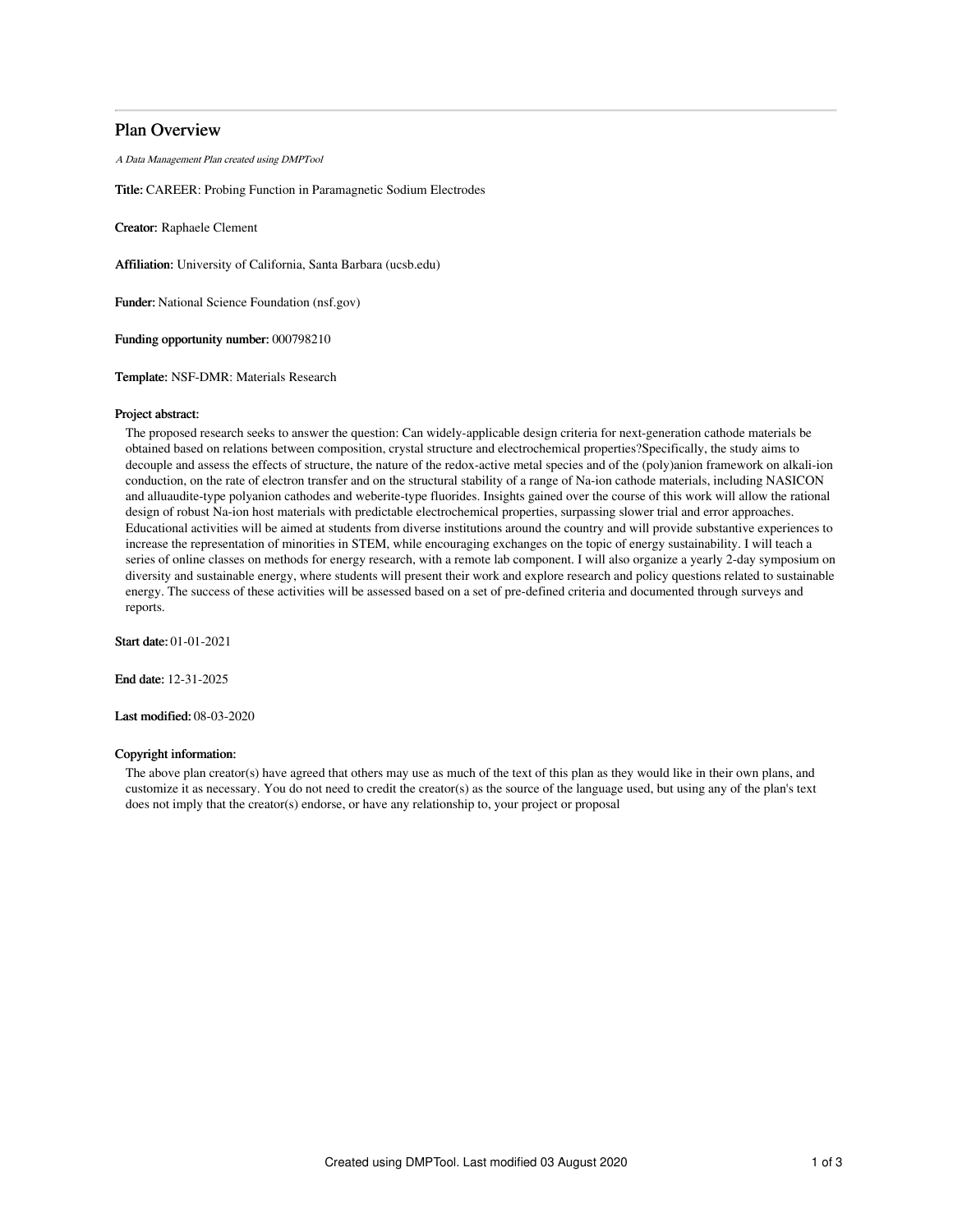# Publication

Investigators are expected to promptly prepare and submit for publication, with authorship that accurately reflects the contributions of those involved, all significant findings from work conducted under NSF grants. Grantees are expected to permit and encourage such publication by those actually performing that work, unless a grantee intends to publish or disseminate such findings itself.

Undergraduate and graduate students engaged in the research described herein are expected to coauthor peer-reviewed manuscripts in high-impact journals, including Chemistry of Materials, Journal of Materials Chemistry <sup>A</sup>, Energy and Environmental Science and ACS Applied Energy Letters. The supporting information accompanying these publications will include detailed experimental/simulation/synthetic procedures, as well as detailed information on models used for data analysis. All of the journals listed above make supporting information files publicly-available online free of charge.

Research results will also be disseminated via oral communication. Students will be trained to convey their results effectively and will be encouraged to participate in national conferences, such as Electrochemical Society (ECS), American Chemical Society (ACS) and Materials Research Society meetings, to deliver an oral or poster presentation.

### Data types and privacy

Investigators are expected to share with other researchers, at no more than incremental cost and within a reasonable time, the primary data, samples, physical collections and other supporting materials created or gathered in the course of work under NSF grants. Grantees are expected to encourage and facilitate such sharing. Privileged or confidential information should be released only in a form that protects the privacy of individuals and subjects involved. General adjustments and, where essential, exceptions to this sharing expectation may be specified by the funding NSF Program or Division/Office for a particular field or discipline to safeguard the rights of individuals and subjects, the validity of results, or the integrity of collections or to accommodate the legitimate interest of investigators. A grantee or investigator also may request a particular adjustment or exception from the cognizant NSF Program Officer.

Battery electrode material samples will be synthesized in powder and single crystal form and identified through a consistent and systematic labeling procedure, which will include: sample composition, name of researcher and date. Experimental data generated over the course of the research will include synthesis procedures and results from characterization of battery electrode samples. Digital characterization data (in tabular form) will be produced by solid-state NMR spectroscopy, X-ray and neutron diffraction, quasi-elastic neutron scattering, X-ray photoelectron and absorption spectroscopy, and Mössbauer spectroscopy. Additionally, analysis of neutron scattering data using the maximum entropy method will produce two- and three-dimensional plots of neutron scattering density. Rietveld refinements of scattering data will generate crystallographic data. Magnetometry will produce magnetic moment vs. temperature and vs. magnetic field datasets (in tabular form). Scanning electron microscopy will generate image Electrochemical tests will produce voltage vs. capacity plots, as well as differential plots (in tabular form). Electrochemical impedance spectroscopy will generate Nyquist plots of the imaginary vs. real part of the impedance (in tabular form). Synthetic work and optimization of NMR experimental procedures will be documented in lab notebooks and generate physical data. First principles simulations will produce text files, density of states plots and two-dimensional charge density maps. Educational materials will be digitized.

In order to allow for interoperability, reproducibility, and reuse, all data will be stored and saved following standards and open formats. Experimental characterization data will be stored and saved as, e.g., ASCII, CSV, Word, Matlab and Python files. Microscope images will be stored as portable graphic files (.tif, .jpg or .png format). Crystallographic data will be reported in standard crystallographic information framework (\*.cif) format to facilitate visualization and further analysis through widely available software tools (VESTA, cif2file, etc.). Crystallographic data for previously-unreported compounds/structures will be uploaded to the ICSD database. First principles simulation input and output files will be stored as rich text format (\*.rtf) files for readability across many programs and platforms. The CRYSTAL code manual will be provided along CRYSTAL input/output data to allow for interpretation of variables. Both CRYSTAL and VASP manuals are also available online.

#### Access and sharing

#### Investigators and grantees are encouraged to share software and inventions created under the grant or otherwise make them or their products widely available and usable.

All publication pre-prints will be made freely available, along with supplementary information, on the UC eScholarship website.

Over the course of the project, digital data will be internally stored and shared for collaborative work on the UCSB-administered, Box platform with unlimited cloud storage. The privacy, security and intellectual property protection of data stored in this manner are guaranteed by the privacy policy and terms of service contract between University of California and Box.

As a means of making data accessible and searchable, data collected over the course of this project will be stored in the data repository Dryad. Dryad enables easy data upload and description, and creates digital object identifiers (DOIs) for each dataset to help manage long-term data sharing through digital organization. Dryad is free of charge for UCSB researchers and can be accessed using a personal ORCID.

### Policies and provisions for re-use, re-distribution, derivatives

NSF normally allows grantees to retain principal legal rights to intellectual property developed under NSF grants to provide incentives for development and dissemination of inventions, software and publications that can enhance their usefulness, accessibility and upkeep. Such incentives do not, however, reduce the responsibility that investigators and organizations have as members of the scientific and engineering community, to make results, data and collections available to other researchers.

All data will be stored in Dryad and will be available under a public domain, creative commons license (CC0). Note that while a personal ORCID is needed to deposit data in Dryad, no ORCID is required to search, find and download datasets.

### Plans for archiving and preservation

NSF program management will implement these policies for dissemination and sharing of research results, in ways appropriate to field and circumstances, through the proposal review process; through award negotiations and conditions; and through appropriate support and incentives for data cleanup, documentation, dissemination, storage